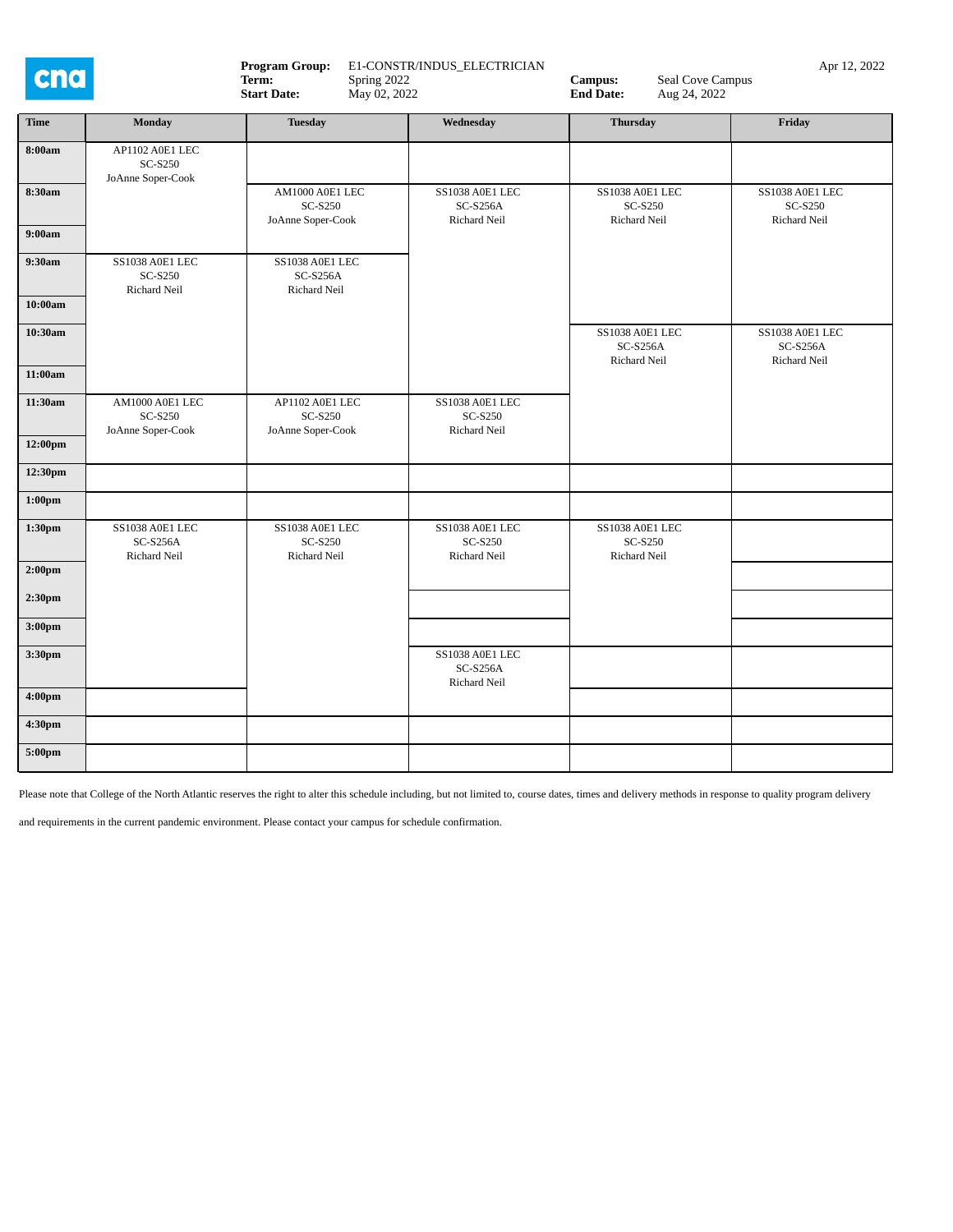

**Program Group:** E2-CONSTR/INDUS\_ELECTRICIAN **Campus:** Seal Cove Campus Apr 12, 2022 **Campus:** Apr 12, 2022 **Campus:** Apr 12, 2022 **Campus:** Apr 12, 2022 **Campus:** Apr 12, 2022 **Campus:** Apr 12, 2022 **Campus:** Apr 12, 2022 **Term:** Spring 2022 **Campus:** Seal Cove Campus<br>
Start Date: May 02, 2022 **Campus:** Seal Cove Campus<br> **Campus:** Seal Cove Campus<br> **Campus:** Seal Cove Campus **Spring 2022**<br>May 02, 2022

| <b>Time</b>        | Monday                                          | <b>Tuesday</b>                                         | Wednesday                                | <b>Thursday</b>                                        | Friday                                          |
|--------------------|-------------------------------------------------|--------------------------------------------------------|------------------------------------------|--------------------------------------------------------|-------------------------------------------------|
| 8:00am             |                                                 |                                                        |                                          | AP1102 A0E2 LEC<br><b>SC-S201</b><br>JoAnne Soper-Cook |                                                 |
| 8:30am             | <b>SS1038 A0E2 LEC</b><br>SC-S201<br>Wayne Long | SS1038 A0E2 LEC<br>SC-S276<br>Wayne Long               | SS1038 A0E2 LEC<br>SC-S276<br>Wayne Long |                                                        | AM1000 A0E2 LEC<br>SC-S201<br>JoAnne Soper-Cook |
| 9:00am             |                                                 |                                                        |                                          |                                                        |                                                 |
| 9:30am             |                                                 |                                                        |                                          | SS1038 A0E2 LEC<br>SC-S276<br>Wayne Long               | AP1102 A0E2 LEC<br>SC-S201<br>JoAnne Soper-Cook |
| 10:00am            |                                                 |                                                        |                                          |                                                        |                                                 |
| 10:30am            | SS1038 A0E2 LEC<br>SC-S276<br>Wayne Long        | SS1038 A0E2 LEC<br>SC-S201<br>Wayne Long               |                                          |                                                        | SS1038 A0E2 LEC<br>SC-S201<br>Wayne Long        |
| 11:00am            |                                                 |                                                        |                                          |                                                        |                                                 |
| 11:30am            |                                                 |                                                        | SS1038 A0E2 LEC<br>SC-S201<br>Wayne Long | AM1000 A0E2 LEC<br>SC-S201<br>JoAnne Soper-Cook        |                                                 |
| 12:00pm            |                                                 |                                                        |                                          |                                                        |                                                 |
| 12:30pm            |                                                 |                                                        |                                          |                                                        |                                                 |
| 1:00 <sub>pm</sub> |                                                 |                                                        |                                          |                                                        |                                                 |
| 1:30pm             | <b>SS1038 A0E2 LEC</b><br>SC-S201               | SS1038 A0E2 LEC<br>SC-S276<br>Wayne Long<br>Wayne Long | SS1038 A0E2 LEC<br>SC-S201<br>Wayne Long | SS1038 A0E2 LEC<br>SC-S201<br>Wayne Long               |                                                 |
| 2:00 <sub>pm</sub> |                                                 |                                                        |                                          |                                                        |                                                 |
| 2:30pm             |                                                 |                                                        |                                          |                                                        |                                                 |
| 3:00 <sub>pm</sub> |                                                 |                                                        |                                          |                                                        |                                                 |
| 3:30pm             |                                                 |                                                        | SS1038 A0E2 LEC<br>SC-S276<br>Wayne Long |                                                        |                                                 |
| 4:00 <sub>pm</sub> |                                                 |                                                        |                                          |                                                        |                                                 |
| 4:30pm             |                                                 |                                                        |                                          |                                                        |                                                 |
| 5:00pm             |                                                 |                                                        |                                          |                                                        |                                                 |

Please note that College of the North Atlantic reserves the right to alter this schedule including, but not limited to, course dates, times and delivery methods in response to quality program delivery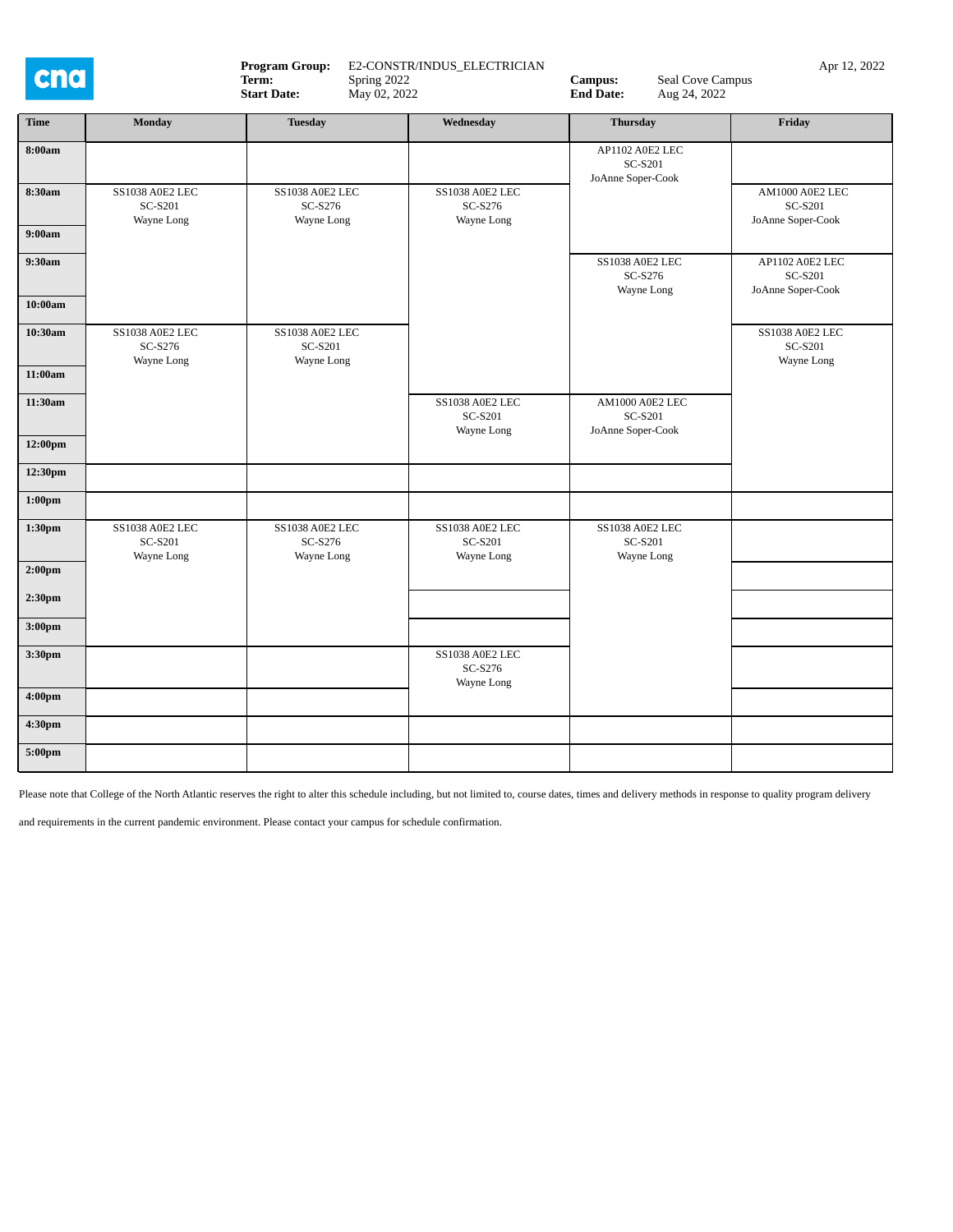cna

**Program Group:** I1-INSTRUMENTATION\_CONT\_TECH **Campus:** Seal Cove Campus Apr 12, 2022 **Campus:** Seal Cove Campus Apr 12, 2022 **Term:** Spring 2022 **Campus:** Seal Cove Campus<br>
Start Date: May 02, 2022 **Campus:** Seal Cove Campus<br> **Campus:** Seal Cove Campus<br> **Campus:** Seal Cove Campus **Spring 2022**<br>May 02, 2022 **Time Monday Tuesday Wednesday Thursday Friday**

| 8:00am             |                                                                                              |                                                                                              |                                                                                              |                                                                                              |                                                                                                |
|--------------------|----------------------------------------------------------------------------------------------|----------------------------------------------------------------------------------------------|----------------------------------------------------------------------------------------------|----------------------------------------------------------------------------------------------|------------------------------------------------------------------------------------------------|
| 8:30am             | SS1063 A0I1 LEC<br>SC-S116<br>Nanette Bishop                                                 | <b>SS1063 A0I1 LEC</b><br>SC-S116<br>Nanette Bishop                                          | <b>SS1063 A0I1 LEC</b><br>SC-S116<br>Nanette Bishop                                          | <b>SS1063 A0I1 LEC</b><br>SC-S116<br>Nanette Bishop                                          | SS1063 A0I1 LEC<br>SC-S116<br>Nanette Bishop                                                   |
|                    | SS1063 A0I1 LEC<br>SC-S117<br>Nanette Bishop                                                 | SS1063 A0I1 LEC<br>SC-S117<br>Nanette Bishop                                                 | SS1063 A0I1 LEC<br>SC-S117<br>Nanette Bishop                                                 | SS1063 A0I1 LEC<br>SC-S117<br>Nanette Bishop                                                 | SS1063 A0I1 LEC<br>SC-S117<br>Nanette Bishop                                                   |
| 9:00am             |                                                                                              |                                                                                              |                                                                                              |                                                                                              |                                                                                                |
| 9:30am             |                                                                                              |                                                                                              |                                                                                              |                                                                                              |                                                                                                |
| 10:00am            |                                                                                              |                                                                                              |                                                                                              |                                                                                              |                                                                                                |
| 10:30am            |                                                                                              |                                                                                              |                                                                                              |                                                                                              |                                                                                                |
| 11:00am            |                                                                                              |                                                                                              |                                                                                              |                                                                                              |                                                                                                |
| 11:30am            |                                                                                              |                                                                                              | AP1102 A0I1 LEC<br>SC-S117<br>JoAnne Soper-Cook                                              |                                                                                              |                                                                                                |
| 12:00pm            |                                                                                              |                                                                                              |                                                                                              |                                                                                              |                                                                                                |
| 12:30pm            |                                                                                              |                                                                                              |                                                                                              |                                                                                              |                                                                                                |
| $1:00 \mathrm{pm}$ |                                                                                              |                                                                                              |                                                                                              |                                                                                              |                                                                                                |
| $1:30 \text{pm}$   | SS1063 A0I1 LEC<br>SC-S116<br>Nanette Bishop<br>SS1063 A0I1 LEC<br>SC-S117<br>Nanette Bishop | SS1063 A0I1 LEC<br>SC-S116<br>Nanette Bishop<br>SS1063 A0I1 LEC<br>SC-S117<br>Nanette Bishop | SS1063 A0I1 LEC<br>SC-S116<br>Nanette Bishop<br>SS1063 A0I1 LEC<br>SC-S117<br>Nanette Bishop | SS1063 A0I1 LEC<br>SC-S116<br>Nanette Bishop<br>SS1063 A0I1 LEC<br>SC-S117<br>Nanette Bishop | SS1063 A0I1 LEC<br>SC-S116<br>Nanette Bishop<br>SS1063 A0I1 LEC<br>$SC-S117$<br>Nanette Bishop |
| 2:00 <sub>pm</sub> |                                                                                              |                                                                                              |                                                                                              |                                                                                              |                                                                                                |
| 2:30 <sub>pm</sub> |                                                                                              |                                                                                              |                                                                                              |                                                                                              |                                                                                                |
| 3:00 <sub>pm</sub> |                                                                                              |                                                                                              |                                                                                              |                                                                                              |                                                                                                |
| $3:30 \text{pm}$   |                                                                                              | AP1102 A0I1 LEC<br>SC-S117<br>JoAnne Soper-Cook                                              |                                                                                              | AP1102 A0I1 LEC<br>SC-S117<br>JoAnne Soper-Cook                                              |                                                                                                |
| 4:00 <sub>pm</sub> |                                                                                              |                                                                                              |                                                                                              |                                                                                              |                                                                                                |
| 4:30pm             |                                                                                              |                                                                                              |                                                                                              |                                                                                              |                                                                                                |
| $5:00 \text{pm}$   |                                                                                              |                                                                                              |                                                                                              |                                                                                              |                                                                                                |

Please note that College of the North Atlantic reserves the right to alter this schedule including, but not limited to, course dates, times and delivery methods in response to quality program delivery